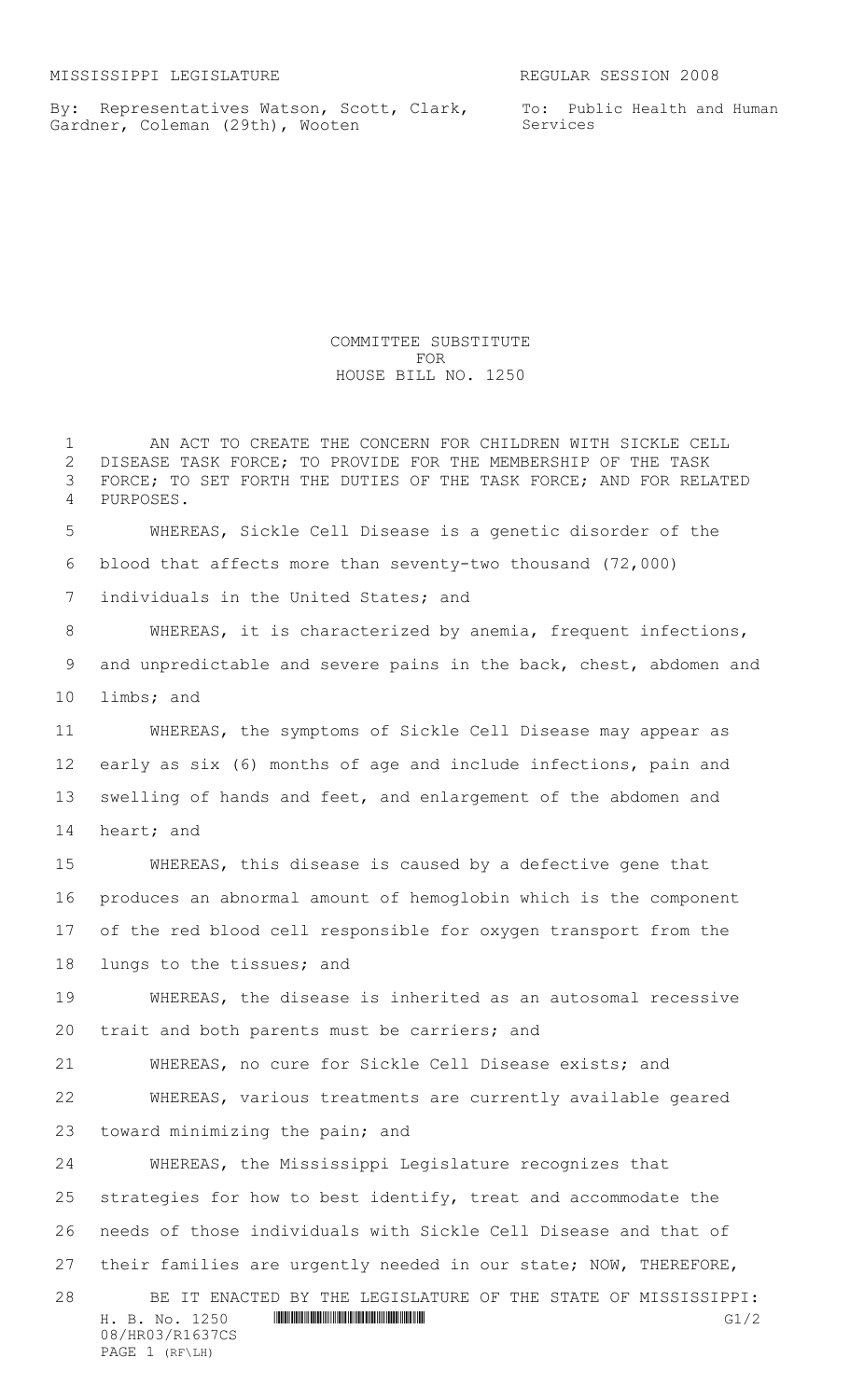**SECTION 1.** (1) The Concern for Children with Sickle Cell Disease Task Force is created to study and make recommendations to the Mississippi Legislature regarding the growing incidence of Sickle Cell Disease, how to identify, treat and accommodate the needs of individuals with Sickle Cell Disease and their families that provide treatment, and ways to improve the delivery and coordination of state services provided to individuals with Sickle Cell Disease. Members of the task force shall be composed of the following:

 (a) Three (3) persons who are the parents of children with Sickle Cell Disease, with one (1) such person to be appointed by the Governor, one (1) to be appointed by the Lieutenant 41 Governor, and one (1) to be appointed by the Speaker of the House; (b) One (1) person who is a member of the governing

 body of a school district, to be appointed by the State Superintendent of Public Education;

 (c) One (1) person who represents the State Department of Education, to be appointed by the State Superintendent of Public Education;

 (d) One (1) person who is a representative of the State Department of Health, to be appointed by the executive director of the department;

 (e) One (1) person who is a representative of the Sickle Cell Anemia Association, to be appointed by the executive director of the association;

 (f) One (1) person who is a representative of the Mississippi Medical & Surgical Association, to be appointed by the executive director of the association;

 (g) One (1) person who is a representative of the Mississippi State Medical Association, to be appointed by the executive director of the association;

 (h) One (1) person who is a representative of the University of Mississippi Medical Center and who provides medical

 $H. B. No. 1250$  . HENDIFFERENTIAL SETTING THE SETTING SETTING SETTING A SETTING SETTING SETTING SETTING SETTING SETTING SETTING SETTING SETTING SETTING SETTING SETTING SETTING SETTING SETTING SETTING SETTING SETTING SETTING 08/HR03/R1637CS PAGE 2 (RF\LH)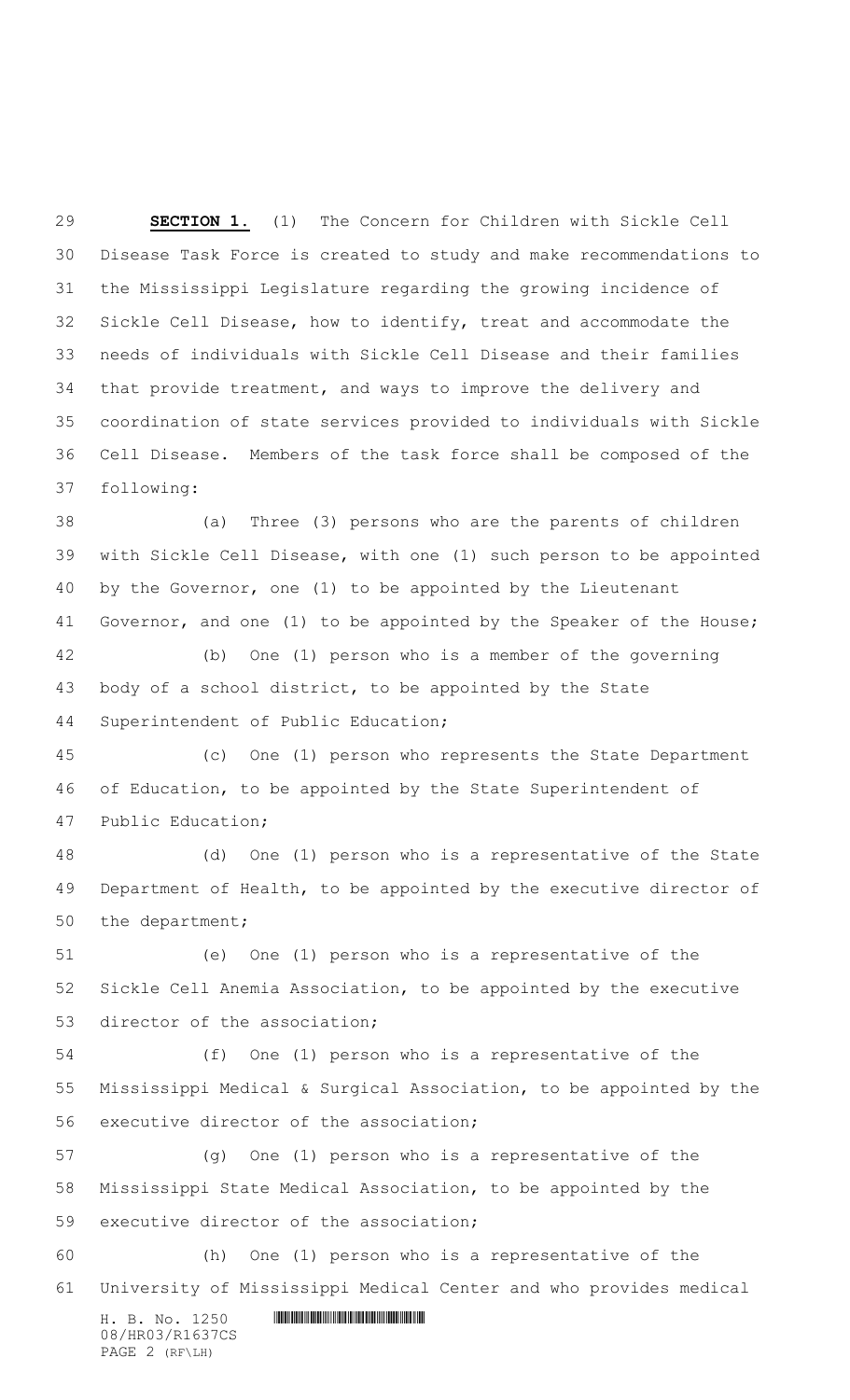or other services to individuals with Sickle Cell Disease, to be appointed by the Vice Chancellor of the University of Mississippi Medical Center;

 (i) One (1) person who is a Mississippi pediatrician engaged in the private practice of medicine and who provides treatment to individuals with Sickle Cell Disease, to be appointed by the Vice Chancellor of the University of Mississippi Medical Center; and

 (j) One (1) person who is a licensed nurse engaged in the practice of nursing, to be appointed by the Executive Director of the Mississippi Nurses Association.

(2) The task force shall:

 (a) Review the best practices of other states with regard to educational, medical and support services provided to individuals diagnosed with Sickle Cell Disease and identify the best practices of other states;

 (b) Review the standard of services provided by local Mississippi school districts and support programs to individuals diagnosed with Sickle Cell Disease and their families, identify any additional potential funding sources for school districts, and identify guidelines for measurable educational and instructional goals that can be used by members of the education community for serving children with Sickle Cell Disease;

 (c) Assess the medical availability of services currently provided for early screening, diagnosis and treatment of Sickle Cell Disease and provide recommendations for enhancing medical services;

 (d) Identify the role of higher education in developing a work force in Mississippi possessing the skills necessary to assist individuals with Sickle Cell Disease in medical, educational, and vocational efforts or in providing additional 93 services associated with Sickle Cell Disease;

08/HR03/R1637CS PAGE 3 (RF\LH)

 $H. B. No. 1250$  . HENDIFFERENTIAL SETTING THE SETTING SETTING SETTING A SETTING SETTING SETTING SETTING SETTING SETTING SETTING SETTING SETTING SETTING SETTING SETTING SETTING SETTING SETTING SETTING SETTING SETTING SETTING